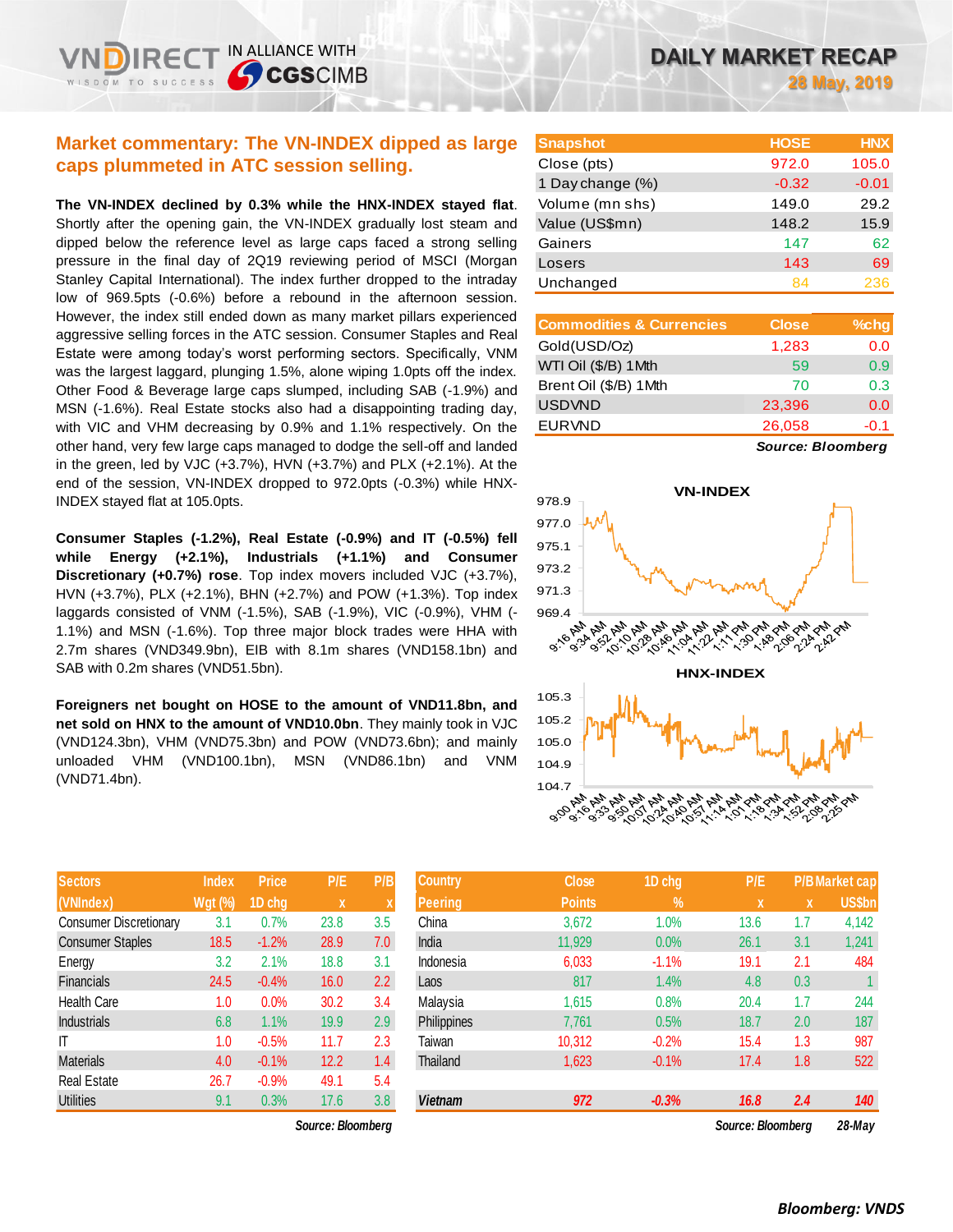### **Market News**

**Brent crude traded around US\$70 a barrel as a two-day rebound petered out on signs the United States and China are still far from reaching a trade deal, while supply risks from the Persian Gulf to Venezuela kept investors wary.** Futures in London were steady after rallying 3.5% over Friday and Monday. President Donald Trump said the United States "isn't ready" to make a trade deal with China, while reaffirming he's not pursuing regime change in Iran. While that eased concern that oil flows will be disrupted, the situation remained tense as the Saudi Arabia-led coalition blamed Iran for supporting terror attacks. Brent has now clawed back more than half of its trade war-induced tumble of around 6% over Wednesday and Thursday even though there hasn't been any progress in resolving the conflict. A drop in working U.S. rigs to the least in a year has aided prices, and the supply backdrop is still rife with risks. *(Bloomberg)*

**Vietnam's electricity sector projected to be bigger than Britain's by mid-2020s.** With a population nudging 100m and annual GDP growth around 7%, Vietnam has forecast power generation will need to rise from about 47,000 MW currently to 60,000 MW by 2020 and 129,500 MW by 2030. To meet surging power demand, Vietnam is expected to increase its generation capacity to more than Thailand's total installed capacity by 2025, and its electricity sector will likely be bigger than Britain's by the mid-2020s, Reuters reported. Vietnam has become a hot spot for energy investors eyeing spending of up to US\$150bn over the coming decade, according to Reuters. Pat Markey, managing director of Sierra Vista Resources, a Singapore-based commodity advisory, told Reuters coal demand will be extremely strong in Vietnam. Once largely reliant on hydropower, the production hub for global companies such as Samsung Electronics has turned to cheap but polluting coal to boost electricity generation. Vietnam's coal use in the five years to 2017 grew 75%, faster than any other country in the world, according to a research paper by the Harvard Kennedy School's Ash Center on Vietnam. The country's current Power Development Plan (PDP 7) puts coal front and center to meet new demand. While generation is set to double, PDP 7 forecast coal-fired generation would grow rapidly to 2030, with its share of the energy market rising from 33% to 56%. But a change of emphasis that began in 2016 with a revised version of PDP 7 has started to embrace cheaper renewable energy, and analysts expect PDP 8, due later this year, to further adjust policy. Facing a rapid rise in pollution, the Ministry of Industry and Trade has started to offer incentives for renewables, which so far only play a marginal role in Vietnam's energy sector. According to a draft law planned for June, state-owned utility Vietnam Electricity, which distributes all of the country's power, will pay solar projects between 6.67 and 10.87 cts per kilowatt-hour. The Global Wind Energy Council (GWEC) in June will hold meetings in Vietnam's capital Hanoi, as it looks to drive growth in a new market. *(Vietnamnet.vn)*

## **Notable Corporate Events**

**Dat Xanh Group Joint Stock Company (DXG VN) – bond issuance:** DXG will issue unsecured convertible bonds to raise VND234bn in 2Q19 at a conversion price of VND29,228/share, the company said in a statement. The five-year bonds would carry a coupon of 7% per annum *(Ndh.vn)*

*<to be continued>*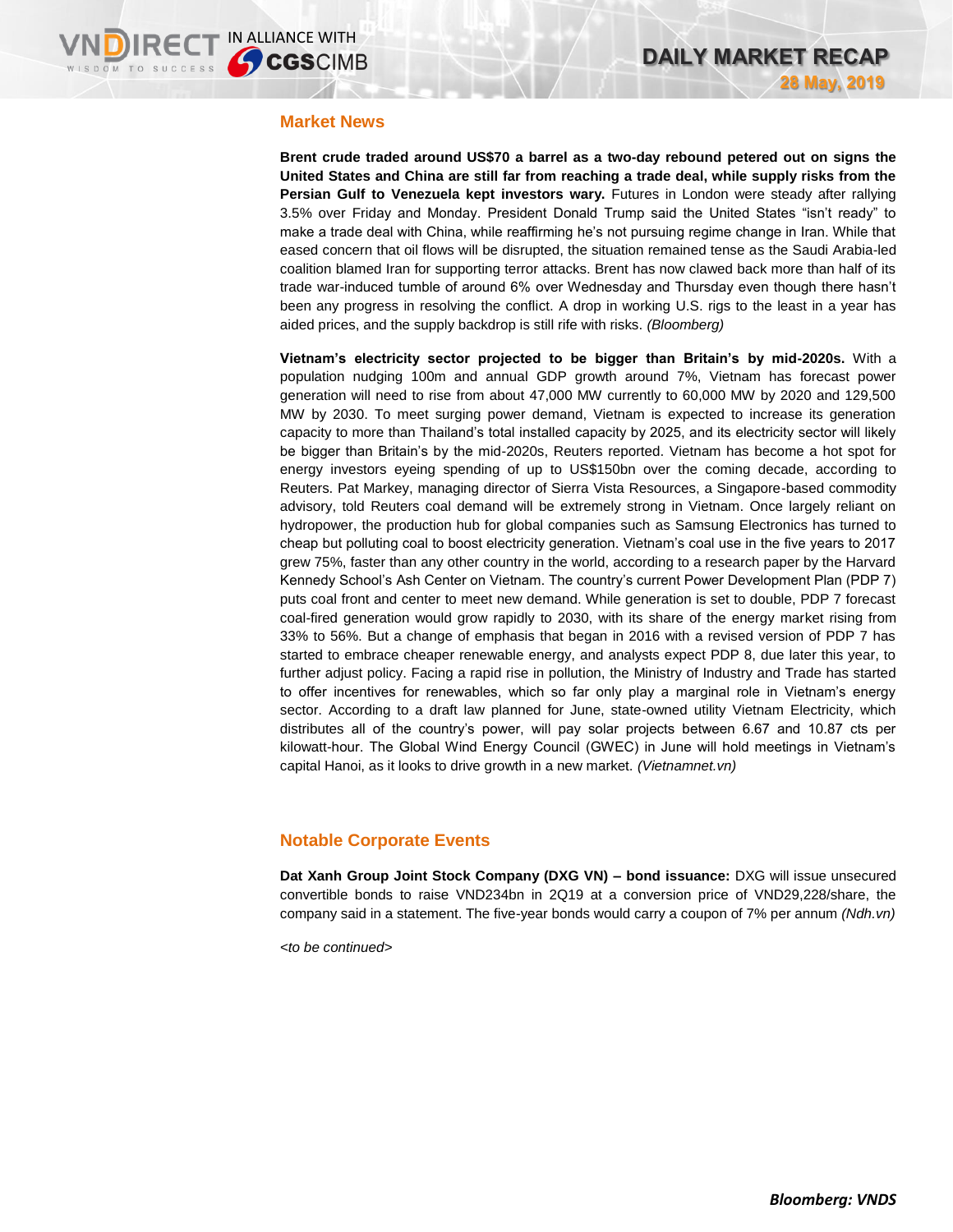# **DAILY MARKET RECAP 28 May, 2019**

## **COVERAGE SUMMARY**

WISDOM TO SUCCESS

VND

IRECT IN ALLIANCE WITH

| Ticker          | <b>Close</b><br>price | <b>Adjusted</b><br>target<br>price | <b>Dividend</b><br>yield | <b>Potential</b><br>return | <b>Rating</b> | Investment thesis summary/Update                                                                                                                                                                                                                                                                                                                                                                                                                                                                                                                             | <b>Latest</b><br>report |
|-----------------|-----------------------|------------------------------------|--------------------------|----------------------------|---------------|--------------------------------------------------------------------------------------------------------------------------------------------------------------------------------------------------------------------------------------------------------------------------------------------------------------------------------------------------------------------------------------------------------------------------------------------------------------------------------------------------------------------------------------------------------------|-------------------------|
| PC <sub>1</sub> | 23,750                | 28,400                             | 0.0%                     | 19.6%                      | <b>ADD</b>    | 1. Robust backlog in 2019F. According to the company, the total<br>backlog of the grid erection and installation segment is estimated at<br>VND2,829bn at the beginning of 2019<br>2. Promising outlook for hydropower segment. Investments in<br>hydropower have gradually helped improved PC1's earnings quality<br>thanks to high margins and recurring, stable revenues.                                                                                                                                                                                 | <b>Link</b>             |
| <b>LPB</b>      | 8,100                 | 12,200                             | 12.3%                    | 62.9%                      | ADD           | 1. LPB has embarked on an extensive branch network expansion<br>initiative that is unmatched by other banks.<br>2. Potential for a boost in fee income from bancassurance.<br>3. LPB is considering migrating to HOSE. A listing on HOSE will<br>increase liquidity for LPB<br>4. High dividend yield on a low valuation.                                                                                                                                                                                                                                    | Link                    |
| <b>NLG</b>      | 30,750                | 35,500                             | 1.6%                     | 17.1%                      | ADD           | 1. Project delay has led to haircut of our FY18F presales estimate.<br>2. Project licenses bode well for FY19F launches.<br>3. New land parcel acquired in Dec to support long term growth.                                                                                                                                                                                                                                                                                                                                                                  | <b>Link</b>             |
| <b>ACV</b>      | 81,500                | 105,000                            | 0.0%                     | 28.8%                      | ADD           | 1. ACV is a robust long-term bet on the aviation growth story than<br>even a basket of domestic airline stocks.<br>2. MOT's divestment of ACV stake to be a significant catalyst.<br>3. High return on capital and superior growth prospects justify                                                                                                                                                                                                                                                                                                         | <b>Link</b>             |
| <b>DPM</b>      | 18,250                | 20,000                             | 5.5%                     | 15.1%                      | ADD           | valuation premium.<br>1. Core urea business could face near-term margin pressure due to<br>the expected increases in gas input prices, which will outweigh ASP<br>recovery, in our view.<br>2. NH3-NPK project is the earnings growth driver over the next few<br>years, contributing 1.4-2.6tr annually to revenue starting from<br>2018F. However high interest expense and D&A burden could result<br>in annual losses in 2019-20F.<br>3. Pending VAT policy change in Vietnam is expected to boost<br>DPM's gross margin by 2-3% pts from 2019F onwards. | Link                    |
| QNS             | 31,200                | 43,900                             | 1.6%                     | 42.3%                      | ADD           | 1. QNS is the leading branded soymilk player in Vietnam and a<br>major sugar producer.<br>2. The company commanded 82% market share of the packaged<br>soymilk market and accounted for around 10% of total nationwide<br>sugar supply in 2017.                                                                                                                                                                                                                                                                                                              | Link                    |
| <b>LTG</b>      | 23,900                | 38,300                             | 8.4%                     | 68.6%                      | ADD           | 1. Market leader in the CPC segment with 21% market share (vs.<br>second largest player VFG with 8.3% market share). LTG could<br>easily maintain the market leadership in the segment thanks to (1)<br>extensive distribution network, and (2) established long-term<br>relationships with suppliers.<br>2. Long-term strategy is to focus on the Agrifood segment with high<br>potential in export markets such as China, Philippines, Indonesia,<br>etc.<br>3. LTG is trading far below its domestic peers.                                               | Link                    |
| ۷СВ             | 67,400                | 73,800                             | 1.2%                     | $10.7\%$                   | <b>HOLD</b>   | 1. Solid core earnings growth with earnings from divestment and<br>bancassurance deals creating uncaptured upside<br>2. Strongly positioned to penetrate the retail banking segment.<br>3. Well-regarded bank with best-in-class asset quality and strong<br>deposit franchise.<br>4. Successful private placement enhanced capital buffers.                                                                                                                                                                                                                 | <b>Link</b>             |
| <b>MBB</b>      | 21,350                | 34,000                             | 2.8%                     | 62.0%                      | <b>ADD</b>    | 1. Solid earnings on improving NIM and strong fee income growth<br>with huge room to continue to boost asset yields.<br>2. Continued shift towards retail lending supports NIM expansion.<br>3. Dynamic strategy to boost fee income.<br>4. Prudent risk management evinced by a clean balance sheet                                                                                                                                                                                                                                                         | <u>Link</u>             |
| <b>VPB</b>      | 18,500                | 21,200                             | 0.0%                     | 14.6%                      | HOLD          | 1. The leading market player in consumer finance with high returns<br>on capital.<br>2. Stricter credit controls hampered earnings growth in FY18.<br>3. More digitalisation initiatives to grow fee income and cut costs.<br>VPB has launched a new digital platform in SME banking, retail<br>banking and consumer finance.                                                                                                                                                                                                                                | <u>Link</u>             |
| <b>TCM</b>      | 29,200                | 32,300                             | 1.8%                     | 12.4%                      | <b>HOLD</b>   | 1. The only vertically-integrated textile manufacturer in Vietnam.<br>2. Sears's bankruptcy will dent FY18 and FY19F earnings.<br>3. EVFTA is expected to confer a competitive advantage to TCM<br>due to "Fabric forward Rules of Origin"                                                                                                                                                                                                                                                                                                                   | <b>Link</b>             |
| <b>HPG</b>      | 32,050                | 33,100                             | 0.0%                     | 3.3%                       | HOLD          | 1. We believe HPG will further consolidate its domestic market<br>share.<br>2. Higher sales volume but lower ASP<br>3. Slight delay and capex overruns on the second phase of Dung<br>Quat Steel Complex project.                                                                                                                                                                                                                                                                                                                                            | <u>Link</u>             |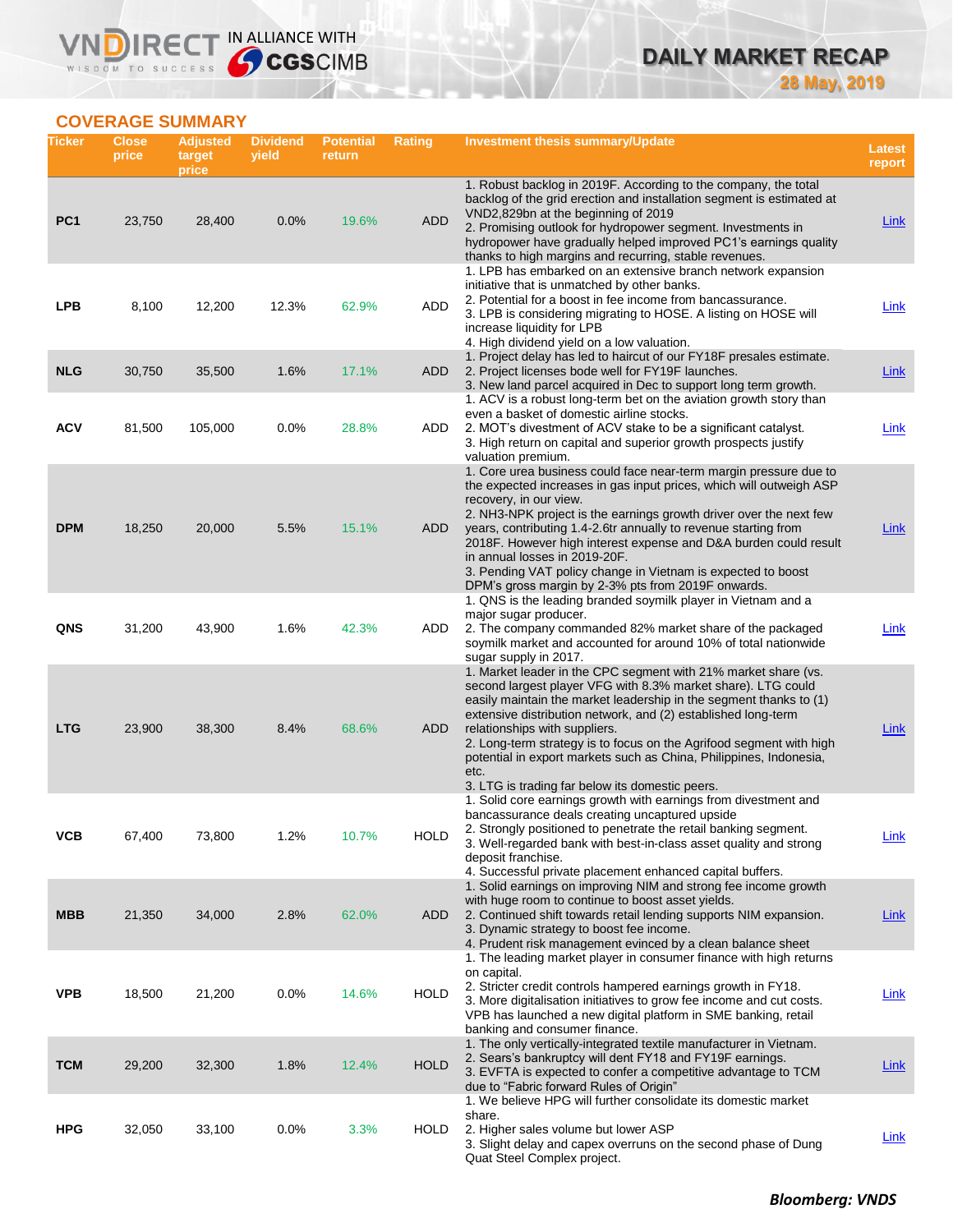# **DAILY MARKET RECAP**

**28 May, 2019**

| Ticker     | <b>Close</b><br>price | <b>Adjusted</b><br>target<br>price | <b>Dividend</b><br>yield | <b>Potential</b><br>return | <b>Rating</b> | <b>Investment thesis summary/Update</b>                                                                                                                                                                                                                                                                                                                                                                                                                                                                                                                                        | Latest<br>report |
|------------|-----------------------|------------------------------------|--------------------------|----------------------------|---------------|--------------------------------------------------------------------------------------------------------------------------------------------------------------------------------------------------------------------------------------------------------------------------------------------------------------------------------------------------------------------------------------------------------------------------------------------------------------------------------------------------------------------------------------------------------------------------------|------------------|
| <b>PVT</b> | 17,000                | 21,000                             | 6.6%                     | 30.1%                      | <b>ADD</b>    | 1. A beneficiary of secular oil and gas demand growth in Vietnam<br>with stable cash flow and a robust business model.<br>2. PVT boasts a stable business model with assured annual<br>transportation volumes and long-term charter rates.<br>3. We see the ongoing fleet rejuvenation benefitting PVT's long-<br>term prospects.                                                                                                                                                                                                                                              | Link             |
| STK        | 25,200                | 25,200                             | 6.0%                     | 6.0%                       | <b>HOLD</b>   | 1. Second-largest synthetic fiber manufacturer in Vietnam.<br>2. STK is a direct beneficiary of CPTPP and the US-China trade<br>war.<br>3. Trang Bang 5 (TB5) project's commercial operations will start in<br>1Q19F.                                                                                                                                                                                                                                                                                                                                                          | Link             |
| IDI        | 8,140                 | 23,800                             | 13.5%                    | 205.9%                     | <b>ADD</b>    | 1. IDI has gradually risen to become one of the most promising<br>Vietnamese pangasius exporters. The firm has endured multiple<br>downturns in the industry, demonstrating its resilience and good<br>management quality. The share price, however, is volatile.<br>2. We expect that pangasius exports will grow strongly in 2018.<br>3. Fish feed segment and fishmeal/fish fat segment will see strong<br>growth in 2018<br>4. IDI will continue to increase its capacity to support growth over<br>the next 2-3 years.<br>5. High dividend yield and attractive valuation | Link             |
| AAA        | 17,700                | 25,300                             | 11.5%                    | 54.4%                      | ADD           | 1. AAA is the largest plastic packaging manufacturer and exporter in<br>South East Asia, with current production capacity of 8,000<br>tonnes/month.<br>2. AAA will be able to capture market share globally in countries<br>such as Japan and the U.S.<br>3. AAA aims to expand its production and adopt effective cost<br>controls.                                                                                                                                                                                                                                           | Link             |
| <b>PNJ</b> | 108,300               | 126,500                            | 1.7%                     | 18.5%                      | <b>ADD</b>    | 1. PNJ is leading the jewellery market in Vietnam with an estimated<br>30% market share in the branded segment in 2018, per<br>management.<br>2. Extensive store network and still expanding.<br>3. Sustained momentum at PNJ Gold and anticipated turnaround at<br>PNJ Silver to drive strong topline growth.                                                                                                                                                                                                                                                                 | Link             |
| KDH        | 30,950                | 33,500                             | 1.6%                     | 9.9%                       | <b>HOLD</b>   | 1. KDH owns 500ha land bank in the inner city area of HCMC<br>following its recent merger with Binh Chanh Construction &<br>Investment (BCI, Unlisted).<br>2. Its strategy to develop mid-range condos and gated townhouse<br>communities makes for a diversified range of products and lowers<br>market risk.<br>3. We believe KDH's high quality housing developments have<br>helped it to establish its brand name among prospective buyers,<br>driving strong sales absorption.                                                                                            | Link             |
| <b>VGI</b> | 29,200                | 17,400                             | 0.0%                     | $-40.4%$                   | <b>REDUCE</b> | 1. VGI is the largest telco to be listed on Vietnam stock market and<br>holds the leading position in six out of nine countries under<br>coverage.<br>2. VGI provides full telecom services including calls, texts, mobile<br>data and fiber optic internet broadband in nine countries across<br>Africa, Latin America and Southeast Asia.<br>3. Long term growth driver will be Mytel, VGI's new JV in Myanmar,<br>given the domestic backdrop of a relatively high smartphone<br>adoption rate of 70% of total mobile users                                                 | Link             |
| <b>DCM</b> | 8,480                 | 9,900                              | 5.9%                     | 22.6%                      | ADD           | 1. Parent company PVN guarantees 12% ROE for the company's<br>urea operations in FY15-18F, protecting DCM from adverse market<br>movements.<br>2. Changes to Vietnam's VAT policy in 2018-19F could help expand<br>DCM's gross margin by 3-4% from 2019F onwards, in our view.<br>3. Uncertainty around 2019F input gas price policy, however, is a<br>major risk that could counter positive effects of VAT policy change.                                                                                                                                                    | Link             |
| <b>VTP</b> | 186,200               | 157,000                            | 0.8%                     | $-14.9%$                   | <b>REDUCE</b> | 1. High growth company in a fast-evolving industry.<br>2. VTP's market share gains can be attributed to advanced<br>technology and strong infrastructure.<br>3. VTP's core sales is expected to grow at a CAGR of 48.5% to<br>2020.<br>4. Healthy financial status with strong cash reserves and high ROE.                                                                                                                                                                                                                                                                     | Link             |
| <b>ACB</b> | 28,900                | 39,800                             | 0.0%                     | 37.7%                      | ADD           | 1. Well-established retail brand name and customer base.<br>2. Large retail customer base enables a strong fee income<br>franchise.<br>3. Legacy issues resolved, resulting in a healthy balance sheet.                                                                                                                                                                                                                                                                                                                                                                        | <u>Link</u>      |

**VNDIRECT IN ALLIANCE WITH**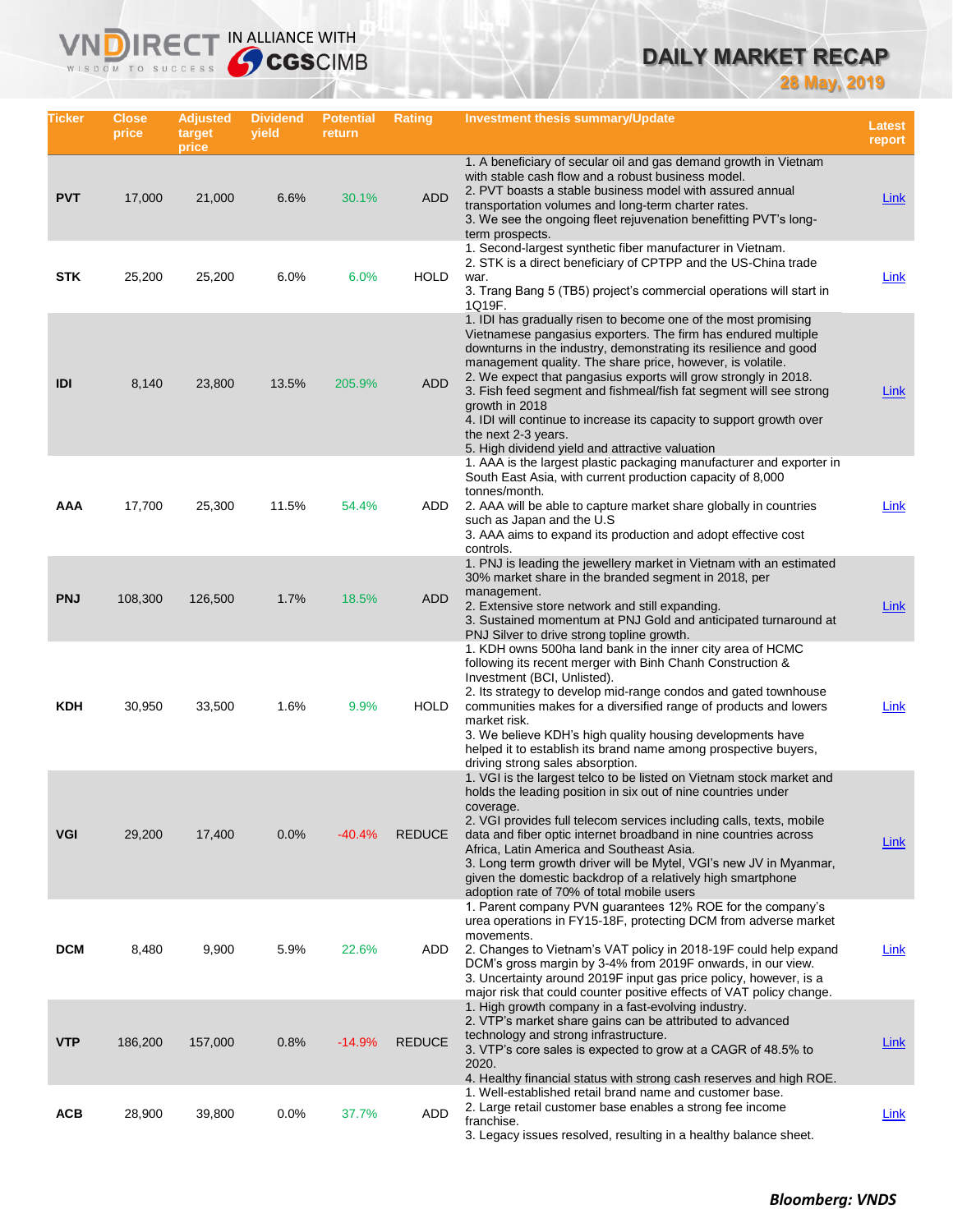# **DAILY MARKET RECAP**

**28 May, 2019**

| <b>Ticker</b> | <b>Close</b><br>price | <b>Adjusted</b><br>target<br>price | <b>Dividend</b><br>vield | <b>Potential</b><br>return | Rating        | <b>Investment thesis summary/Update</b>                                                                                                                                                                                                                                                                                                                                                                                       | <b>Latest</b><br>report |
|---------------|-----------------------|------------------------------------|--------------------------|----------------------------|---------------|-------------------------------------------------------------------------------------------------------------------------------------------------------------------------------------------------------------------------------------------------------------------------------------------------------------------------------------------------------------------------------------------------------------------------------|-------------------------|
| <b>GAS</b>    | 107,900               | 91,600                             | 3.8%                     | $-11.3%$                   | <b>REDUCE</b> | 1. Flat oil price outlook could weigh on sales growth<br>2. Depleting gas supply puts pressure on input costs<br>3. Demand and capacity expansion to partly offset rising costs                                                                                                                                                                                                                                               | Link                    |
| <b>PVS</b>    | 24,400                | 25,000                             | 5.0%                     | 7.4%                       | <b>HOLD</b>   | 1. A diversified oilfield services company with strong financial health<br>2. Key beneficiary of Vietnam's push for renewed dry gas reserves<br>3. Strong earnings growth expected in FY18-21F                                                                                                                                                                                                                                | Link                    |
| <b>PVD</b>    | 20,300                | 20,000                             | 0.0%                     | $-1.5%$                    | <b>HOLD</b>   | 1. PVD's rig fleet as young enough to benefit from anticipated global<br>oilfield services market upturn<br>2. We differ in expecting PVD's profitability to turn around in FY19-<br>21F                                                                                                                                                                                                                                      | Link                    |
| <b>MSH</b>    | 59,000                | 62,500                             | 6.0%                     | 11.9%                      | <b>HOLD</b>   | 1. MSH leads position in apparel manufacturing industry, solidified<br>by a strong customer base of global premium fashion brands.<br>2. A change in product mix with larger contribution from high-margin<br>FOB (Free on Board) apparel production is expected to be the near-<br>term growth driver.                                                                                                                       | Link                    |
| <b>MWG</b>    | 88,200                | 118,800                            | 1.6%                     | 36.3%                      | ADD           | 1. Mobile World Investment Corporation (MWG) is the largest<br>consumer electronics retailer in term of both revenue and earnings.<br>2. CE retail business is expected to be a stable short-term growth<br>engine.<br>3. We see long-term potential in the grocery retail business,<br>underpinned by: 1) high-growth segment to lure both local and<br>foreign retailers; and 2) improving performance of BHX in late-2018. | Link                    |
| <b>POW</b>    | 16,000                | 18,334                             | 0.0%                     | 14.6%                      | <b>HOLD</b>   | 1. The leading gas-fired power producer in Vietnam<br>2. Riding the anticipated power shortage in the South of Vietnam<br>3. Well-positioned to excel in the competitive electricity market<br>4. Vigorous 2019F outlook, solid EPS growth of 16.6% over FY18-<br>21F                                                                                                                                                         | Link                    |

**VNDIRECT IN ALLIANCE WITH** 

WISDOM TO SUCCESS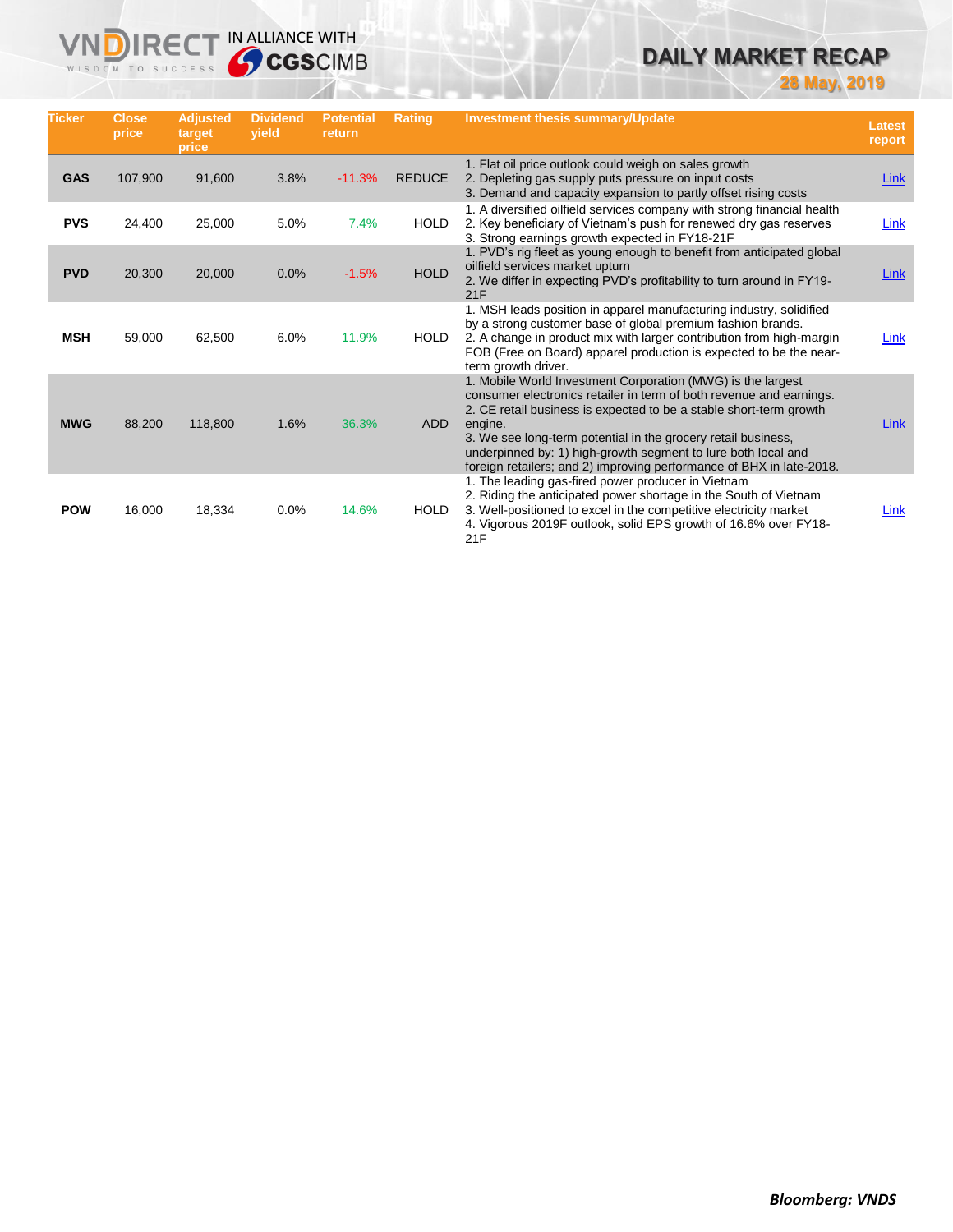## **MARKET MOVEMENTS**

WISDOM TO SUCCESS

n

| <b>HOSE</b>   |              |       |      |         |              |
|---------------|--------------|-------|------|---------|--------------|
| Top gainers   |              |       |      |         | <b>VND</b>   |
| <b>Ticker</b> | Last         | Cha   | %chq | Vol.    | <b>Index</b> |
|               | <b>Price</b> |       |      |         | impact       |
| <b>SGT</b>    | 7,820        | 510   | 6.98 | 31,560  | 0.011        |
| <b>SVI</b>    | 49,250       | 3,200 | 6.95 | 4,150   | 0.012        |
| DCL           | 18,500       | 1.200 | 6.94 | 89,820  | 0.020        |
| <b>SRC</b>    | 27,900       | 1,800 | 6.90 | 104,790 | 0.015        |
| SZL           | 43,400       | 2,800 | 6.90 | 105,010 | 0.017        |

IRECT IN ALLIANCE WITH

| <b>Top losers</b> |              |          |         |        | <b>VND</b>   |
|-------------------|--------------|----------|---------|--------|--------------|
| <b>Ticker</b>     | Last         | Cha      | %chq    | Vol.   | <b>Index</b> |
|                   | <b>Price</b> |          |         |        | impact       |
| TS4               | 7,320        | $-550$   | $-6.99$ | 53,420 | $-0.003$     |
| D <sub>TL</sub>   | 35,300       | $-2,650$ | $-6.98$ | 1,370  | $-0.049$     |
| <b>MCG</b>        | 2.420        | $-180$   | $-6.92$ | 11,040 | $-0.003$     |
| <b>VPS</b>        | 9,730        | $-720$   | $-6.89$ | 10     | $-0.005$     |
| PIT               | 5,030        | $-370$   | $-6.85$ | 10     | $-0.002$     |

|               | <b>Top index movers</b> |       |      |         | <b>VND</b> |
|---------------|-------------------------|-------|------|---------|------------|
| <b>Ticker</b> | Last                    | Cha   | %chq | Vol.    | Index      |
|               | <b>Price</b>            |       |      |         | impact     |
| <b>VJC</b>    | 125,000                 | 4,500 | 3.73 | 1.30MLN | 0.730      |
| <b>HVN</b>    | 45,000                  | 1,600 | 3.69 | 1.95MLN | 0.680      |
| <b>PLX</b>    | 67,400                  | 1,400 | 2.12 | 760.700 | 0.542      |
| <b>BHN</b>    | 106,400                 | 2,800 | 2.70 | 600     | 0.194      |
| <b>POW</b>    | 16,000                  | 200   | 1.27 | 5.22MLN | 0.140      |

| <b>Top index laggers</b> |              |          |         |         |          |  |  |
|--------------------------|--------------|----------|---------|---------|----------|--|--|
| <b>Ticker</b>            | Last         | Cha      | %chq    | Vol.    | Index    |  |  |
|                          | <b>Price</b> |          |         |         | impact   |  |  |
| VNM                      | 132,000      | $-2,000$ | $-1.49$ | 608,790 | $-1.043$ |  |  |
| <b>SAB</b>               | 260,000      | $-5,000$ | $-1.89$ | 28,730  | $-0.960$ |  |  |
| VIC                      | 114.000      | $-1.000$ | $-0.87$ | 503.270 | $-0.956$ |  |  |
| <b>VHM</b>               | 83,500       | $-900$   | -1.07   | 1.44MLN | $-0.903$ |  |  |
| <b>MSN</b>               | 87,000       | $-1,400$ | $-1.58$ | 642,340 | $-0.488$ |  |  |

| <b>Top liquidity</b> |              |        |         |         | <b>VND</b>   |
|----------------------|--------------|--------|---------|---------|--------------|
| <b>Ticker</b>        | Last         | Cha    | %chq    | Val.    | <b>Index</b> |
|                      | <b>Price</b> |        |         | (VNDbn) | impact       |
| <b>ROS</b>           | 30,400       | 0      | 0.00    | 163     | 0.000        |
| <b>VJC</b>           | 125,000      | 4,500  | 3.73    | 160     | 0.730        |
| VHM                  | 83,500       | $-900$ | $-1.07$ | 120     | $-0.903$     |
| <b>HPG</b>           | 32,050       | $-150$ | $-0.47$ | 91      | $-0.095$     |
| <b>HVN</b>           | 45,000       | 1,600  | 3.69    | 86      | 0.680        |

| <b>HOSE</b>        |              |       |      |         |              |                    |              | <b>HNX</b> |         |         |              |
|--------------------|--------------|-------|------|---------|--------------|--------------------|--------------|------------|---------|---------|--------------|
| <b>Top gainers</b> |              |       |      |         | <b>VND</b>   | <b>Top gainers</b> |              |            |         |         | <b>VND</b>   |
| Ticker             | Last         | Chg   | %chq | Vol.    | <b>Index</b> | Ticker             | Last         | Chg        | $%$ chq | Vol.    | <b>Index</b> |
|                    | <b>Price</b> |       |      |         | impact       |                    | <b>Price</b> |            |         |         | impact       |
| SGT                | 7,820        | 510   | 6.98 | 31,560  | 0.011        | <b>BTW</b>         | 22,000       | 2,000      | 10.00   | 2,500   | 0.004        |
| <b>SVI</b>         | 49.250       | 3,200 | 6.95 | 4,150   | 0.012        | <b>KTT</b>         | 6,600        | 600        | 10.00   | 100     | 0.001        |
| DCL                | 18.500       | 1.200 | 6.94 | 89.820  | 0.020        | VC7                | 8.800        | 800        | 10.00   | 141.900 | 0.008        |
| <b>SRC</b>         | 27,900       | 1,800 | 6.90 | 104.790 | 0.015        | <b>BPC</b>         | 16,600       | 1,500      | 9.93    | 100     | 0.002        |
| <b>SZL</b>         | 43,400       | 2,800 | 6.90 | 105,010 | 0.017        | <b>HAD</b>         | 32,800       | 2,800      | 9.33    | 74,900  | 0.005        |

| <b>Top losers</b> |                      |          |         |        | <b>VND</b>             | <b>VND</b><br><b>Top losers</b> |                      |          |          |       |                        |  |
|-------------------|----------------------|----------|---------|--------|------------------------|---------------------------------|----------------------|----------|----------|-------|------------------------|--|
| Ticker            | Last<br><b>Price</b> | Chg      | %chq    | Vol.   | <b>Index</b><br>impact | Ticker                          | Last<br><b>Price</b> | Chg      | $%$ chq  | Vol.  | <b>Index</b><br>impact |  |
| TS4               | 7,320                | $-550$   | $-6.99$ | 53.420 | $-0.003$               | <b>WSS</b>                      | 2,700                | $-300$   | $-10.00$ | 700   | $-0.010$               |  |
| <b>DTL</b>        | 35,300               | $-2,650$ | $-6.98$ | 1,370  | $-0.049$               | <b>SGD</b>                      | 10,900               | $-1,200$ | $-9.92$  | 400   | $-0.002$               |  |
| <b>MCG</b>        | 2,420                | $-180$   | $-6.92$ | 11,040 | $-0.003$               | DC4                             | 8,200                | $-900$   | $-9.89$  | 1,200 | $-0.003$               |  |
| <b>VPS</b>        | 9,730                | $-720$   | $-6.89$ | 10     | $-0.005$               | <b>DNY</b>                      | 2,800                | $-300$   | $-9.68$  | 1,300 | $-0.003$               |  |
| <b>PIT</b>        | 5,030                | $-370$   | $-6.85$ | 10     | $-0.002$               | <b>PSW</b>                      | 6,100                | $-600$   | $-8.96$  | 100   | $-0.003$               |  |
|                   |                      |          |         |        |                        |                                 |                      |          |          |       |                        |  |

| <b>Top index movers</b> |              |       |      |         | <b>VND</b>   | Top index movers |              |      |                 |         | <b>VND</b>   |
|-------------------------|--------------|-------|------|---------|--------------|------------------|--------------|------|-----------------|---------|--------------|
| Ticker                  | Last         | Chg   | %chq | Vol.    | <b>Index</b> | Ticker           | Last         | Chg  | $%$ chq         | Vol.    | <b>Index</b> |
|                         | <b>Price</b> |       |      |         | impact       |                  | <b>Price</b> |      |                 |         | impact       |
| VJC.                    | 125,000      | 4.500 | 3.73 | .30MLN  | 0.730        | <b>PVS</b>       | 24.400       | 300  | $\overline{24}$ | 2.50MLN | 0.076        |
| <b>HVN</b>              | 45,000       | 1,600 | 3.69 | 1.95MLN | 0.680        | <b>NVB</b>       | 8,500        | 200  | 2.41            | 42,400  | 0.060        |
| <b>PLX</b>              | 67.400       | 1.400 | 2.12 | 760.700 | 0.542        | <b>VCS</b>       | 64,800       | .700 | 2.69            | 376.200 | 0.057        |
| <b>BHN</b>              | 106,400      | 2,800 | 2.70 | 600     | 0.194        | TNG              | 24,300       | 900  | 3.85            | 1.83MLN | 0.034        |
| POW                     | 16.000       | 200   | 1.27 | 5.22MLN | 0.140        | TIG              | 3,700        | 300  | 8.82            | .43MLN  | 0.024        |

| <b>Top index laggers</b> |              |          |         |           | <b>VND</b> | <b>Top index laggers</b> |              |        |         |         |              |
|--------------------------|--------------|----------|---------|-----------|------------|--------------------------|--------------|--------|---------|---------|--------------|
| Ticker                   | Last         | Chg      | %chq    | Vol.      | Index      | Ticker                   | Last         | Chg    | $%$ chq | Vol.    | <b>Index</b> |
|                          | <b>Price</b> |          |         |           | impact     |                          | <b>Price</b> |        |         |         | impact       |
| <b>VNM</b>               | 132.000      | $-2.000$ | $-1.49$ | 608.790   | $-1.043$   | <b>ACB</b>               | 28,900       | $-100$ | $-0.34$ | 940.400 | $-0.129$     |
| <b>SAB</b>               | 260,000      | $-5.000$ | $-1.89$ | 28.730    | $-0.960$   | <b>HUT</b>               | 2,900        | $-200$ | $-6.45$ | 2.01MLN | $-0.043$     |
| VIC                      | 114.000      | $-1.000$ | $-0.87$ | 503,270   | $-0.956$   | <b>DGC</b>               | 31.200       | $-300$ | $-0.95$ | 86.800  | $-0.024$     |
| <b>VHM</b>               | 83.500       | $-900$   | $-1.07$ | $.44$ MLN | $-0.903$   | <b>NDN</b>               | 14.700       | $-500$ | $-3.29$ | 1.17MLN | $-0.022$     |
| <b>MSN</b>               | 87,000       | $-1.400$ | $-1.58$ | 642.340   | $-0.488$   | <b>VCG</b>               | 26,600       | $-300$ | $-1.12$ | 391.200 | $-0.021$     |

| <b>Top liquidity</b> |                      |        |         |                 | <b>VND</b>             | <b>Top liquidity</b> |                      |        |         |                   |                                      |
|----------------------|----------------------|--------|---------|-----------------|------------------------|----------------------|----------------------|--------|---------|-------------------|--------------------------------------|
| Ticker               | Last<br><b>Price</b> | Chg    | %chq    | Val.<br>(VNDbn) | <b>Index</b><br>impact | Ticker               | Last<br><b>Price</b> | Chg    | $%$ chq | Val.<br>(VNDbn)   | <b>VND</b><br><b>Index</b><br>impact |
| ROS                  | 30.400               | 0      | 0.00    | 163             | 0.000                  | <b>PVS</b>           | 24.400               | 300    | 1.24    | 60                | 0.076                                |
| <b>VJC</b>           | 125,000              | 4,500  | 3.73    | 160             | 0.730                  | <b>TNG</b>           | 24,300               | 900    | 3.85    | 44                | 0.034                                |
| VHM                  | 83,500               | $-900$ | $-1.07$ | 120             | $-0.903$               | ACB                  | 28,900               | $-100$ | $-0.34$ | 27                | $-0.129$                             |
| <b>HPG</b>           | 32,050               | $-150$ | $-0.47$ | 91              | $-0.095$               | <b>VCS</b>           | 64,800               | 1,700  | 2.69    | 24                | 0.057                                |
| <b>HVN</b>           | 45,000               | 1,600  | 3.69    | 86              | 0.680                  | <b>SHB</b>           | 7,100                | 0      | 0.00    | 20                | 0.000                                |
|                      |                      |        |         |                 |                        |                      |                      |        |         | Source: Bloomberg |                                      |

*Source: Bloomberg*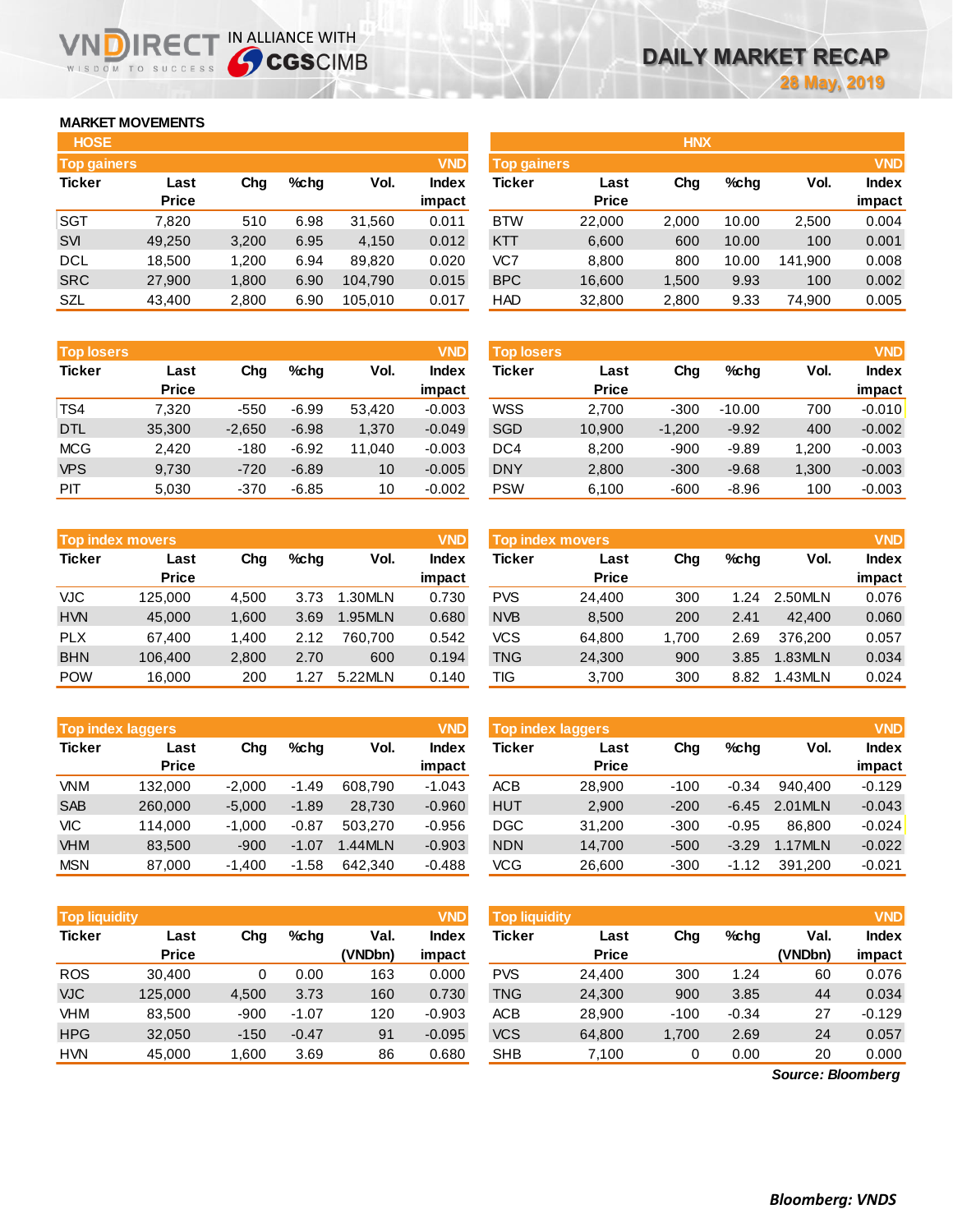

## **FOREIGN ACTIVITIES**

| Volume (Mn'shs)       | <b>HOSE</b> | <b>HNX</b> | Value (VND'bn)        | <b>HOSE</b> | <b>HNX</b> |
|-----------------------|-------------|------------|-----------------------|-------------|------------|
| <b>BUY</b>            | 18.2        | 0.4        | <b>BUY</b>            | 785.6       | 4.8        |
| % of market           | 12.4%       | 1.5%       | % of market           | 23.1%       | 1.3%       |
| <b>SELL</b>           | 17.9        | 0.5        | <b>SELL</b>           | 773.8       | 14.8       |
| % of market           | 12.2%       | 1.8%       | % of market           | 22.8%       | 4.0%       |
| <b>NET BUY (SELL)</b> | 0.32        | (0.1)      | <b>NET BUY (SELL)</b> | 11.8        | (10.0)     |

*Source: HSX, HNX*



|  |  | Foreign net buy/sell (30 days) in VND'bn |
|--|--|------------------------------------------|
|  |  |                                          |

| <b>YTD ACCUMULATION</b> |             |            |                |             |            |
|-------------------------|-------------|------------|----------------|-------------|------------|
| Volume (MIn'shs)        | <b>HOSE</b> | <b>HNX</b> | Value (VND'bn) | <b>HOSE</b> | <b>HNX</b> |
| <b>BUY</b>              | 1,605.1     | 124.0      | <b>BUY</b>     | 73,608.3    | 2,346.9    |
| % of market             | 9.8%        | 3.5%       | % of market    | 20.4%       | 1.4%       |
| <b>SELL</b>             | 1,538.2     | 153.6      | <b>SELL</b>    | 65,119.3    | 2,602.4    |
| % of market             | 9.3%        | 4.3%       | % of market    | 18.0%       | 1.5%       |

**NET BUY (SELL) 67.0 (29.7) NET BUY(SELL) 8,489 (255.5)**

*Source: HSX, HNX*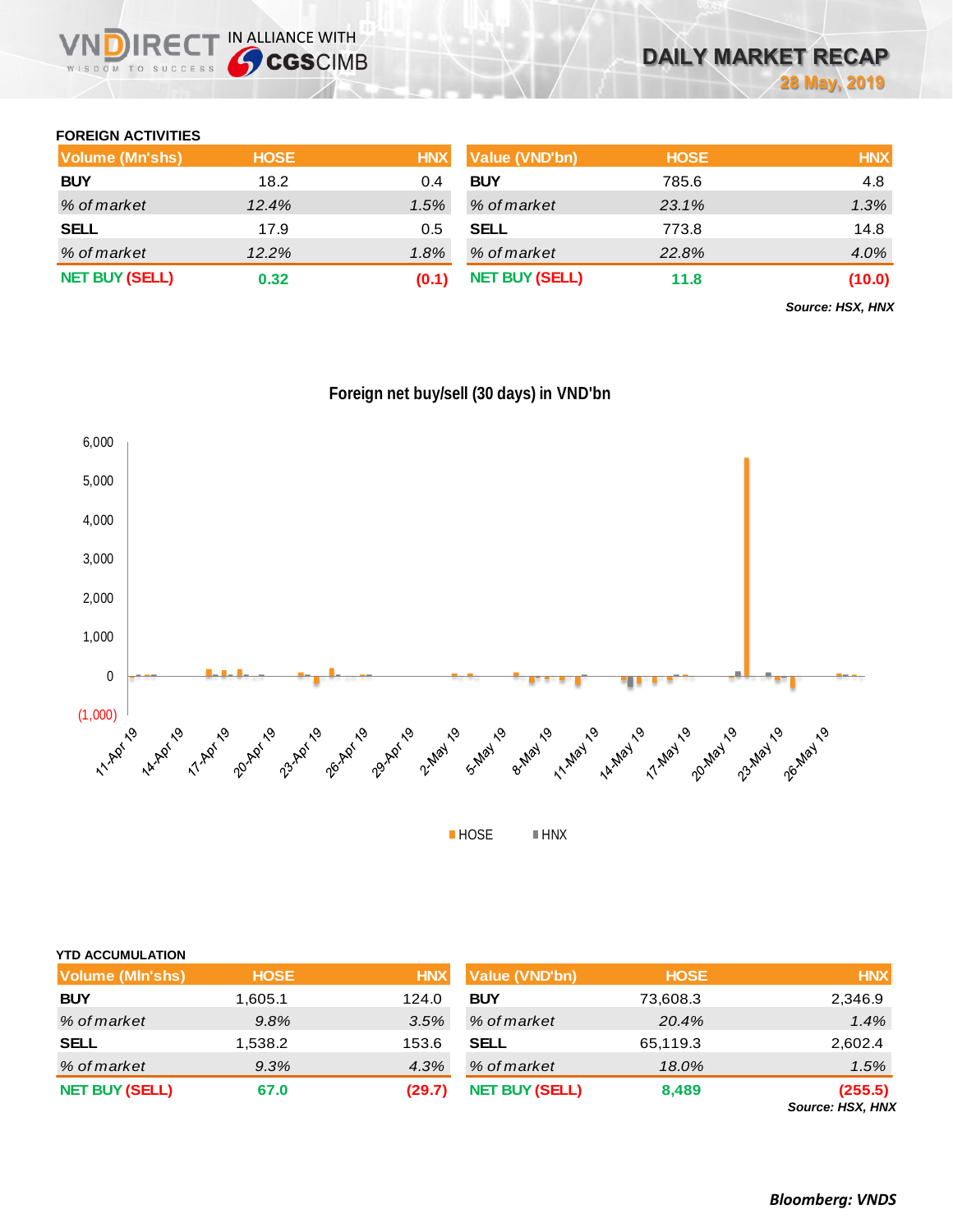### **FOREIGN ACTIVITIES**

WISDOM TO SUCCESS

n

**IRECT IN ALLIANCE WITH** 

|               |                               | <b>HOSE</b> |         |       |                 | <b>HNX</b>                    |                      |        |         |       |                 |
|---------------|-------------------------------|-------------|---------|-------|-----------------|-------------------------------|----------------------|--------|---------|-------|-----------------|
|               | Top buy by foreigners (value) |             |         |       | <b>VND'bn</b>   | Top buy by foreigners (value) |                      |        |         |       |                 |
| <b>Ticker</b> | Last<br><b>Price</b>          | Chg         | $%$ chg | Value | Index<br>impact | Ticker                        | Last<br><b>Price</b> | Chg    | %chg    | Value | Index<br>impact |
| <b>VJC</b>    | 125.000                       | 4,500       | 3.73    | 124.3 | 0.730           | <b>PVS</b>                    | 24,400               | 300    | 1.24    | 2.4   | 0.000           |
| <b>VHM</b>    | 83,500                        | $-900$      | $-1.07$ | 75.3  | $-0.903$        | <b>SHB</b>                    | 7,100                | 0      | 0.00    | 1.5   | 0.000           |
| <b>POW</b>    | 16.000                        | 200         | 1.27    | 73.6  | 0.140           | <b>SHS</b>                    | 11,600               | 0      | 0.00    | 0.3   | 0.000           |
| <b>MSN</b>    | 87,000                        | $-1,400$    | $-1.58$ | 66.9  | $-0.488$        | <b>ART</b>                    | 2,600                | $-100$ | $-3.70$ | 0.1   | 0.000           |
| <b>VCB</b>    | 67,400                        | 0           | 0.00    | 60.7  | 0.000           | TIG                           | 3,700                | 300    | 8.82    | 0.1   | 0.000           |

|               | Top sell by foreigners (value) |          |         |       | <b>VND'bn</b>   | Top sell by foreigners (value) |                      |                |      |       | <b>VND'bn</b> |
|---------------|--------------------------------|----------|---------|-------|-----------------|--------------------------------|----------------------|----------------|------|-------|---------------|
| <b>Ticker</b> | Last<br><b>Price</b>           | Chg      | $%$ chg | Value | Index<br>impact | Ticker                         | Last<br><b>Price</b> | Chg            | %chg | Value | Index         |
|               |                                |          |         |       |                 |                                |                      |                |      |       | impact        |
| VHM           | 83.500                         | $-900$   | $-1.07$ | 100.1 | $-0.903$        | <b>NTP</b>                     | 35.100               | 100            | 0.29 | 9.0   | 0.000         |
| <b>MSN</b>    | 87,000                         | $-1,400$ | $-1.58$ | 86.1  | $-0.488$        | <b>PVS</b>                     | 24,400               | 300            | 1.24 | 3.2   | 0.000         |
| <b>VNM</b>    | 132.000                        | $-2,000$ | $-1.49$ | 71.4  | $-1.043$        | <b>HAD</b>                     | 32,800               | 2,800          | 9.33 | 0.7   | 0.000         |
| <b>HPG</b>    | 32,050                         | $-150$   | $-0.47$ | 61.6  | $-0.095$        | <b>BCC</b>                     | 8,600                | $\overline{0}$ | 0.00 | 0.5   | 0.000         |
| <b>VIC</b>    | 114.000                        | $-1.000$ | $-0.87$ | 57.3  | $-0.956$        | <b>INN</b>                     | 35,900               | 1,300          | 3.76 | 0.4   | 0.000         |

|               | Top net buy by foreigners (value) |       |         |       | <b>VND'bn</b>          | Top net buy by foreigners (value) |                      |        |         |       | <b>VND'bn</b>   |
|---------------|-----------------------------------|-------|---------|-------|------------------------|-----------------------------------|----------------------|--------|---------|-------|-----------------|
| <b>Ticker</b> | Last<br><b>Price</b>              | Chg   | $%$ chg | Value | <b>Index</b><br>impact | Ticker                            | Last<br><b>Price</b> | Chg    | %chg    | Value | Index<br>impact |
| <b>VJC</b>    | 125,000                           | 4,500 | 3.73    | 100.3 | 0.730                  | <b>SHB</b>                        | 7.100                | 0      | 0.00    | 1.5   | 0.000           |
| <b>POW</b>    | 16,000                            | 200   | 1.27    | 28.6  | 0.140                  | <b>SHS</b>                        | 11,600               | 0      | 0.00    | 0.3   | 0.000           |
| <b>PLX</b>    | 67.400                            | 1,400 | 2.12    | 23.4  | 0.542                  | ART                               | 2.600                | $-100$ | $-3.70$ | 0.1   | 0.000           |
| E1VFVN30      | 14.810                            | 60    | 0.41    | 15.2  | 0.000                  | <b>TIG</b>                        | 3,700                | 300    | 8.82    | 0.1   | 0.000           |
| <b>GEX</b>    | 22,800                            | 500   | 2.24    | 10.5  | 0.061                  | <b>BTW</b>                        | 22,000               | 2.000  | 10.00   | 0.1   | 0.000           |

|               | Top net sell by foreigners (value) |          |         |         | <b>VND'bn</b>   | Top net sell by foreigners (value) |                      |              |      |         |                 |
|---------------|------------------------------------|----------|---------|---------|-----------------|------------------------------------|----------------------|--------------|------|---------|-----------------|
| <b>Ticker</b> | Last<br><b>Price</b>               | Chg      | %chg    | Value   | Index<br>impact | Ticker                             | Last<br><b>Price</b> | Chg          | %chg | Value   | Index<br>impact |
| <b>HPG</b>    | 32,050                             | $-150$   | $-0.47$ | $-39.6$ | $-0.095$        | <b>NTP</b>                         | 35.100               | 100          | 0.29 | $-9.01$ | 0.000           |
| <b>VRE</b>    | 34,600                             | $-650$   | $-1.84$ | $-33.4$ | $-0.453$        | <b>PVS</b>                         | 24,400               | 300          | 1.24 | $-0.80$ | 0.000           |
| <b>VNM</b>    | 132,000                            | $-2.000$ | $-1.49$ | $-29.0$ | $-1.043$        | <b>HAD</b>                         | 32,800               | 2,800        | 9.33 | $-0.66$ | 0.000           |
| <b>VHM</b>    | 83.500                             | $-900$   | $-1.07$ | $-24.8$ | $-0.903$        | <b>BCC</b>                         | 8,600                | $\mathbf{0}$ | 0.00 | $-0.53$ | 0.000           |
| VIC           | 114.000                            | $-1.000$ | $-0.87$ | $-23.1$ | $-0.956$        | WCS                                | 180.000              | 1.000        | 0.56 | $-0.38$ | 0.000           |

*28-May-19*

*Source: Bloomberg, HOSE, HNX*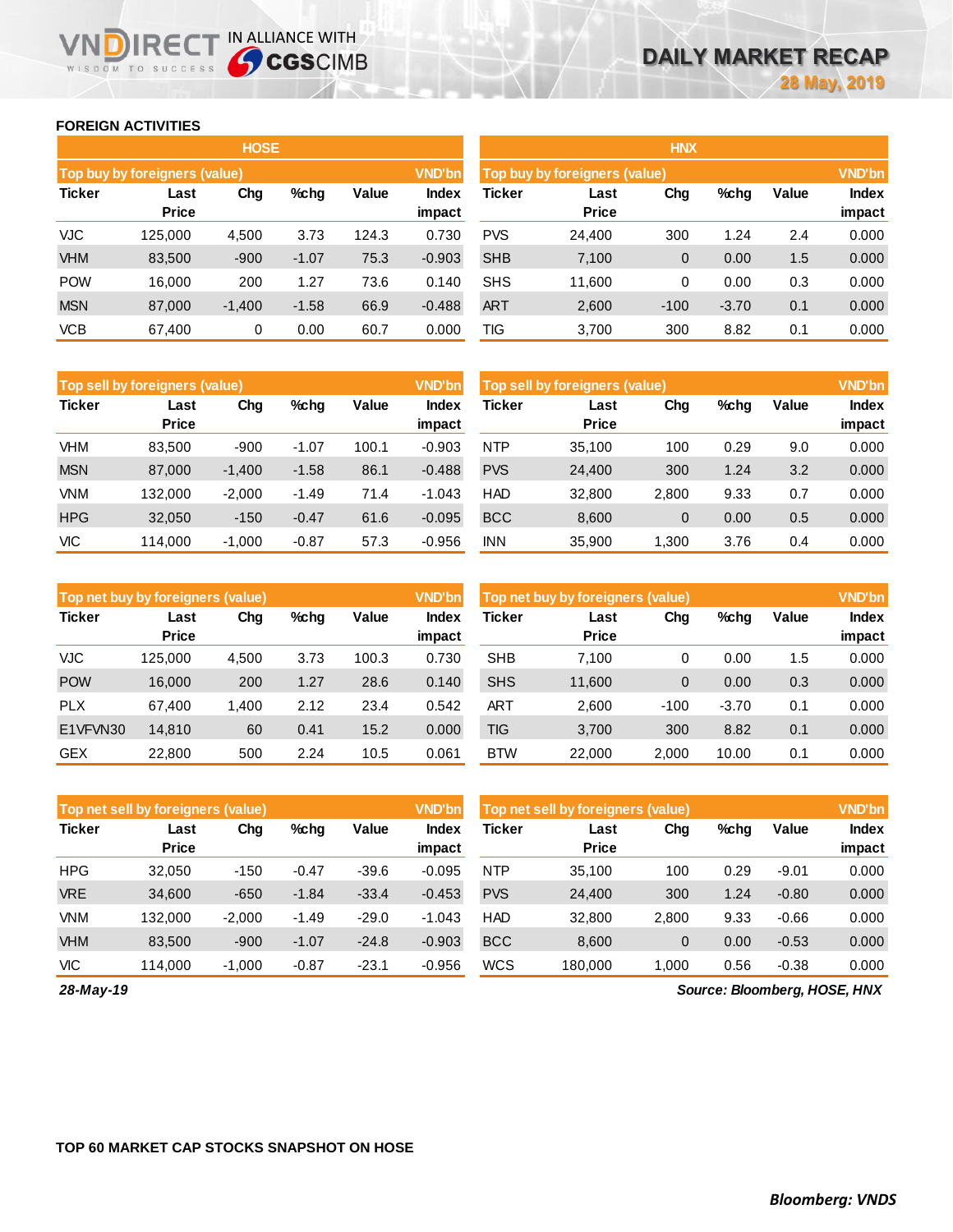# **DAILY MARKET RECAP**

|                        | <b>Sy CGS</b> CIMB<br>WISDOM TO SUCCESS |                   |                   |                    |                |                                 |              | DAILY MARKET RECAP |                            |                          |                           |               |             |  |
|------------------------|-----------------------------------------|-------------------|-------------------|--------------------|----------------|---------------------------------|--------------|--------------------|----------------------------|--------------------------|---------------------------|---------------|-------------|--|
|                        |                                         |                   |                   |                    |                |                                 |              |                    | <b>28 May, 2019</b>        |                          |                           |               |             |  |
|                        |                                         |                   |                   |                    |                |                                 |              |                    |                            |                          |                           |               |             |  |
| No. Ticker             | <b>Price</b>                            |                   | Price change (%)  |                    |                | Mkt. Cap Outs. Vol. Float ratio |              |                    | Avail. Fil Ave. daily vol. | P/E                      | P/B                       | <b>ROE</b>    | <b>ROA</b>  |  |
|                        | <b>VND</b>                              | 1M                | 3M                | 6M                 | <b>US\$mln</b> | <b>MIn'shs</b>                  | $\%$         |                    | % (30 days-shs)            | $\pmb{\chi}$             | $\boldsymbol{\mathsf{x}}$ | $\%$          | $\%$        |  |
| 1 VIC VM               | 114,000                                 | 0.3               | 0.0               | 11.8               | 16,303         | 3,346                           | 59.5         | 26.1               | 532,536                    | 87.5                     | 6.4                       | 8.9           | 1.4         |  |
| 2 VHM VM               | 83,500                                  | $-9.2$            | $-4.6$            | 6.6                | 11,954         | 3,350                           | 30.3         | 33.7               | 684,420                    | 18.5                     | 6.5                       | 57.0          | 16.7        |  |
| 3 VCB VM               | 67,400                                  | $-0.7$            | 11.4              | 22.3               | 10,685         | 3,709                           | 25.2         | 6.3                | 573,746                    | 15.4                     | 3.4                       | 24.5          | 1.5         |  |
| 4 VNM VM               | 132,000                                 | 1.7               | $-6.4$            | 3.1                | 9,825          | 1,741                           | 46.2         | 40.7               | 629,535                    | 24.7                     | 8.1                       | 34.4          | 28.0        |  |
| 5 GAS VM               | 107,900                                 | $-4.3$<br>8.7     | 9.9               | 17.9               | 8,827          | 1,914                           | 4.2          | 45.3               | 345,704                    | 17.7<br>40.1             | 4.7                       | 27.0          | 18.5        |  |
| 6 SAB VM<br>7 BID VM   | 260,000<br>32,300                       | $-7.2$            | 8.3<br>$-0.6$     | 4.0<br>2.4         | 7,127<br>4,720 | 641<br>3,419                    | 10.4<br>4.4  | 36.6<br>26.9       | 29,367<br>933,237          | 15.0                     | 10.3<br>2.1               | 28.0<br>14.5  | 19.6<br>0.6 |  |
| 8 MSN VM               | 87,000                                  | 0.1               | $-2.1$            | 7.0                | 4,325          | 1,163                           | 24.9         | 8.5                | 380,788                    | 19.1                     | 3.4                       | 22.0          | 7.8         |  |
| 9 TCB VM               | 23,100                                  | $-4.3$            | $-12.8$           | $-11.7$            | 3,452          | 3,497                           | 81.6         | 0.0                | 1,609,837                  | 9.5                      | 1.5                       | 18.6          | 2.8         |  |
| 10 VREVM               | 34,600                                  | $-3.9$            | 4.8               | 11.6               | 3,444          | 2,329                           | 100.0        | 16.8               | 2,001,067                  | 33.5                     | 2.8                       | 8.8           | 6.3         |  |
| 11 PLX VM              | 67,400                                  | 8.2               | 19.3              | 15.6               | 3,373          | 1,171                           | 7.3          | 8.6                | 770,640                    | 19.8                     | 3.6                       | 18.2          | 6.4         |  |
| 12 CTG VM              | 21,000                                  | $-1.2$            | 1.0               | $-7.7$             | 3,342          | 3,723                           | 15.8         | 0.0                | 2,289,326                  | 14.2                     | 1.1                       | 8.1           | 0.5         |  |
| 13 HPG VM              | 32,050                                  | $-4.6$            | $-4.6$            | $-8.9$             | 2,910          | 2,124                           | 51.1         | 9.4                | 2,527,099                  | 8.3                      | 1.6                       | 21.4          | 11.7        |  |
| 14 VJC VM              | 125,000                                 | 7.9               | 5.0               | $-3.5$             | 2,894          | 542                             | 53.1         | 9.5                | 699,477                    | 12.7                     | 4.8                       | 43.3          | 15.1        |  |
| 15 HVN VM              | 45,000                                  | <b>N/A</b>        | <b>N/A</b>        | <b>N/A</b>         | 2,728          | 1,418                           | 2.8          | 20.2               | <b>N/A</b>                 | 25.8                     | 3.5                       | 13.4          | 2.7         |  |
| 16 NVL VM              | 58,500                                  | $-1.0$            | 1.7               | $-15.3$            | 2,327          | 930                             | 32.2         | 31.7               | 420,031                    | 15.9                     | 2.8                       | 20.8          | 5.6         |  |
| 17 BVHVM               | 76,300                                  | $-13.9$           | $-18.8$           | $-21.6$            | 2,286          | 701                             | 31.2         | 24.0               | 365,019                    | 47.0                     | 3.5                       | 7.7           | 1.0         |  |
| 18 VPB VM              | 18,500                                  | $-2.9$            | $-10.6$           | $-11.9$            | 1,943          | 2,457                           | 69.0         | 0.0                | 1,557,362                  | 6.8                      | 1.3                       | 19.7          | 2.2         |  |
| 19 MBB VM              | 21,350                                  | $-2.1$            | $-0.7$            | 2.4                | 1,929          | 2,113                           | 55.2         | 0.0                | 2,429,346                  | 7.1                      | 1.3                       | 20.2          | 1.8         |  |
| 20 MWG VM              | 88,200                                  | 3.9               | 1.6               | 4.3                | 1,669          | 443                             | 87.2         | 0.0                | 465,902                    | 12.3                     | 3.9                       | 36.0          | 11.5        |  |
| 21 POW VM<br>22 FPT VM | 16,000                                  | 8.1<br>$-0.4$     | $-0.6$            | <b>N/A</b><br>15.3 | 1,602          | 2,342                           | 88.4         | 34.4               | 1,805,789                  | 19.5                     | 1.5                       | 7.8<br>21.9   | 3.2         |  |
| 23 HDB VM              | 44,850<br>26,900                        | $-4.3$            | 11.6<br>$-10.3$   | $-11.4$            | 1,300<br>1,128 | 678<br>981                      | 82.0<br>72.6 | 0.0<br>5.1         | 1,175,642<br>1,457,709     | 11.0<br>9.3              | 2.3<br>1.7                | 19.1          | 10.2<br>1.4 |  |
| 24 BHN VM              | 106,400                                 | 29.8              | 33.2              | 29.4               | 1,054          | 232                             | 0.9          | 31.4               | 2,121                      | 53.0                     | 5.7                       | 11.3          | 5.2         |  |
| 25 EIB VM              | 18,000                                  | 5.9               | 3.2               | 32.8               | 946            | 1,229                           | 79.0         | 0.1                | 194,233                    | 44.6                     | 1.5                       | 3.3           | 0.3         |  |
| 26 STB VM              | 11,800                                  | $-1.3$            | $-4.1$            | $-3.7$             | 910            | 1,804                           | 93.9         | 9.4                | 3,010,781                  | 9.5                      | 0.8                       | 9.1           | 0.6         |  |
| 27 TPB VM              | 23,750                                  | 11.2              | 14.5              | 19.8               | 863            | 851                             | 70.6         | 0.0                | 963,513                    | 10.0                     | 1.8                       | 21.5          | 1.5         |  |
| 28 PNJ VM              | 108,300                                 | 8.2               | 12.3              | 13.4               | 773            | 167                             | 67.0         | 0.0                | 361,920                    | 16.9                     | 4.5                       | 29.1          | 19.4        |  |
| 29 ROS VM              | 30,400                                  | $-1.5$            | $-12.3$           | $-15.9$            | 738            | 568                             | 27.0         | 46.4               | 9,402,047                  | 80.9                     | 2.9                       | 3.7           | 2.0         |  |
| 30 DHG VM              | 115,900                                 | 0.0               | $-2.2$            | 40.7               | 648            | 131                             | 5.6          | 45.8               | 25,630                     | 27.6                     | 5.0                       | 19.0          | 14.7        |  |
| 31 HNG VM              | 15,400                                  | $-1.9$            | $-1.3$            | $-7.8$             | 584            | 887                             | 24.4         | 48.2               | 606,288                    | <b>N/A</b>               | 1.3                       | $-7.1$        | $-2.6$      |  |
| 32 SSIVM               | 25,200                                  | $-2.3$            | $-9.7$            | $-10.6$            | 548            | 509                             | 63.8         | 41.3               | 1,510,072                  | 11.6                     | 1.4                       | 11.9          | 4.7         |  |
| 33 KDH VM              | 30,950                                  | $-0.2$            | 0.5               | 4.9                | 548            | 414                             | 73.3         | 2.0                | 186,487                    | 15.7                     | 1.8                       | 12.2          | 8.5         |  |
| 34 REE VM              | 32,450                                  | 2.0               | $-1.8$            | 0.3                | 430            | 310                             | 84.4         | 0.0                | 410,174                    | 5.7                      | 1.1                       | 20.6          | 10.8        |  |
| 35 SBT VM              | 18,000                                  | $-1.1$            | $-8.9$            | $-13.1$            | 404            | 525                             | 30.2         | 89.1               | 1,195,344                  | 23.9                     | 1.5                       | 6.1           | 2.4         |  |
| 36 GEX VM<br>37 VHC VM | 22,800                                  | 2.2               | $-7.5$            | $-10.9$            | 396<br>379     | 407<br>92                       | 64.7         | 33.1               | 636,025                    | 8.8                      | 1.6<br>2.1                | 19.1<br>46.0  | 6.1<br>29.5 |  |
| 38 PPC VM              | 96,000<br>27,600                        | 2.3<br>$-2.1$     | 1.1<br>16.5       | $-9.8$<br>45.3     | 378            | 321                             | 37.5<br>24.6 | 65.4<br>34.5       | 227,732<br>751,772         | 5.4<br>7.5               | 1.5                       | 20.4          | 16.0        |  |
| 39 CTD VM              | 113,000                                 | $-6.5$            | $-15.5$           | $-28.2$            | 369            | 76                              | 85.6         | 3.0                | 170,173                    | 6.6                      | 1.1                       | 16.9          | 9.5         |  |
| 40 PHR VM              | 62,000                                  | 19.2              | 40.9              | 96.8               | 359            | 135                             | 33.0         | 40.9               | 403,879                    | 12.8                     | 3.1                       | 24.0          | 13.6        |  |
| 41 SCS VM              | 163,000                                 | 0.6               | 11.6              | 9.3                | 348            | 50                              | 99.1         | 30.4               | 16,643                     | 21.1                     | 10.9                      | 48.6          | 43.6        |  |
| 42 PDR VM              | 24,700                                  | 5.1               | 16.4              | 14.2               | 346            | 328                             | 37.7         | 40.7               | 982,844                    | 12.8                     | 2.3                       | 19.7          | 6.2         |  |
| 43 GMD VM              | 27,100                                  | 4.6               | $-1.5$            | $-3.2$             | 344            | 297                             | 63.2         | 0.0                | 280,898                    | 12.1                     | 1.3                       | 11.3          | 7.1         |  |
| 44 NT2 VM              | 27,450                                  | 1.1               | $-5.5$            | 7.6                | 338            | 288                             | 32.1         | 26.1               | 199,118                    | 11.2                     | 2.0                       | 15.5          | $7.5\,$     |  |
| 45 PVD VM              | 20,300                                  | 7.1               | 19.4              | 28.5               | 332            | 383                             | 49.4         | 27.4               | 4,163,036                  | 22.7                     | 0.6                       | 2.7           | 1.7         |  |
| 46 HCM VM              | 24,550                                  | $-3.5$            | $-13.9$           | $-12.0$            | 321            | 306                             | 76.5         | 43.6               | 550,851                    | 12.2                     | 1.0                       | 14.1          | 7.3         |  |
| 47 TCH VM              | 21,000                                  | $-1.9$            | $-13.9$           | 1.4                | 317            | 353                             | 50.0         | 41.6               | 586,017                    | 26.0                     | 1.7                       | 6.5           | 5.1         |  |
| 48 NLG VM              | 30,750                                  | 4.1               | 16.5              | 9.0                | 314            | 239                             | 61.0         | 0.0                | 813,688                    | 7.3                      | $1.5$                     | 21.6          | 9.9         |  |
| 49 DPM VM              | 18,250                                  | 1.4               | $-10.5$           | $-11.8$            | 305            | 391                             | 38.1         | 26.2               | 255,357                    | 14.2                     | 0.9                       | 7.2           | 5.2         |  |
| 50 KBC VM<br>51 DXG VM | 14,450                                  | 0.0               | $-0.7$<br>$-22.7$ | 12.5<br>$-21.7$    | 290<br>283     | 470<br>350                      | 75.4<br>66.8 | 28.1<br>1.8        | 1,757,921                  | 10.8                     | 0.7                       | 7.1           | $3.8\,$     |  |
| 52 VPIVM               | 18,950<br>40,500                        | $-11.0$<br>$-3.6$ | 0.0               | $-6.1$             | 277            | 160                             | 100.0        | 40.1               | 1,201,059<br>322,966       | 5.6<br>15.4              | 1.3<br>2.9                | 25.1<br>20.6  | 9.3<br>8.1  |  |
| 53 HT1 VM              | 16,950                                  | 5.3               | 7.3               | 29.4               | 276            | 382                             | 20.0         | 42.7               | 313,102                    | 9.7                      | $1.2$                     | 12.6          | 6.3         |  |
| 54 CII VM              | 23,300                                  | 1.7               | $-2.9$            | $-11.1$            | 247            | 248                             | 83.4         | 16.6               | 316,595                    | 69.2                     | 1.2                       | 1.7           | 0.4         |  |
| 55 LGC VM              | 29,150                                  | 19.0              | $-17.4$           | $-6.0$             | 240            | 193                             | <b>N/A</b>   | 4.0                | 4,432                      | 27.6                     | 2.1                       | 7.8           | 2.0         |  |
| 56 PAN VM              | 30,900                                  | $-11.8$           | $-16.1$           | $-8.3$             | 225            | 170                             | 47.3         | 3.6                | 46,254                     | 17.8                     | 1.4                       | 8.8           | $3.5\,$     |  |
| 57 HPX VM              | 26,250                                  | $-0.9$            | 10.3              | 13.1               | 224            | 200                             | 90.3         | 35.2               | 387,546                    | 11.7                     | 2.1                       | 19.4          | 6.5         |  |
| 58 VCF VM              | 188,700                                 | $-2.2$            | 30.6              | 21.7               | 214            | 27                              | 0.6          | 48.4               | 890                        | 8.4                      | 3.3                       | 49.3          | 31.1        |  |
| 59 VCIVM               | 30,500                                  | $-13.6$           | $-30.7$           | $-40.1$            | 212            | 163                             | 65.7         | 62.8               | 130,172                    | 6.0                      | 1.4                       | 24.7          | 12.7        |  |
| 60 HAG VM              | 5,160                                   | $-5.7$            | $-6.5$            | $-0.2$             | 205            | 927                             | 63.8         | 40.6               | 2,709,763                  | 31.6                     | 0.4                       | 1.1           | $0.3\,$     |  |
|                        |                                         |                   |                   |                    |                |                                 |              |                    |                            | <b>Source: Bloomberg</b> |                           | <b>28 May</b> |             |  |

**VNDIRECT IN ALLIANCE WITH**